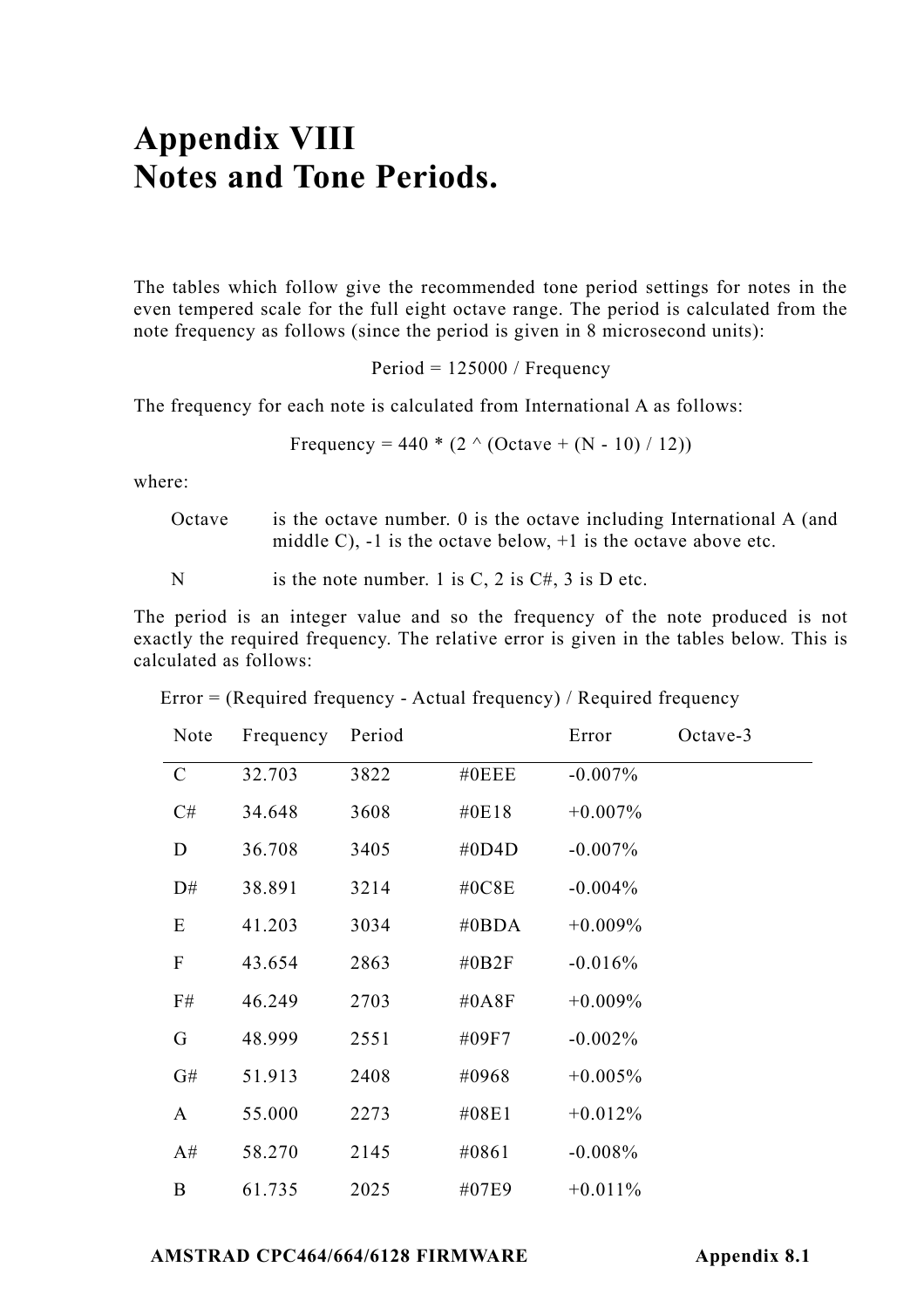| Note        | Frequency | Period |          | Error      | Octave-2 |
|-------------|-----------|--------|----------|------------|----------|
| $\mathbf C$ | 65.406    | 1911   | #0777    | $-0.007\%$ |          |
| C#          | 69.296    | 1804   | #070C    | $+0.007\%$ |          |
| D           | 73.416    | 1703   | #06A7    | $+0.022\%$ |          |
| D#          | 77.782    | 1607   | #0647    | $-0.004\%$ |          |
| Ε           | 82.407    | 1517   | #05ED    | $+0.009\%$ |          |
| F           | 87.307    | 1432   | #0598    | $+0.019%$  |          |
| F#          | 92.499    | 1351   | #0547    | $-0.028%$  |          |
| G           | 97.999    | 1276   | #04 $FC$ | $+0.037\%$ |          |
| G#          | 103.826   | 1204   | #04D4    | $+0.005%$  |          |
| A           | 110.000   | 1136   | #0470    | $-0.032%$  |          |
| A#          | 116.541   | 1073   | #0431    | $+0.039%$  |          |
| B           | 123.471   | 1012   | #03F4    | $-0.038%$  |          |

| Note         | Frequency | Period |          | Error      | Octave -1 |
|--------------|-----------|--------|----------|------------|-----------|
| $\mathsf{C}$ | 130.813   | 956    | #03DC    | $+0.046%$  |           |
| C#           | 138.591   | 902    | #0386    | $+0.007\%$ |           |
| D            | 146.832   | 851    | #0353    | $-0.037\%$ |           |
| D#           | 155.564   | 804    | #0324    | $+0.058%$  |           |
| E            | 164.814   | 758    | #02F6    | $-0.057\%$ |           |
| F            | 174.614   | 716    | #02 $CC$ | $+0.019%$  |           |
| F#           | 184.997   | 676    | #02A4    | $+0.046%$  |           |
| G            | 195.998   | 638    | #027E    | $+0.037%$  |           |
| G#           | 207.652   | 602    | #025A    | $+0.005\%$ |           |
| A            | 220.000   | 568    | #0238    | $-0.032%$  |           |
| A#           | 233.082   | 536    | #0218    | $-0.055\%$ |           |
| B            | 246.942   | 506    | #01FA    | $-0.038%$  |           |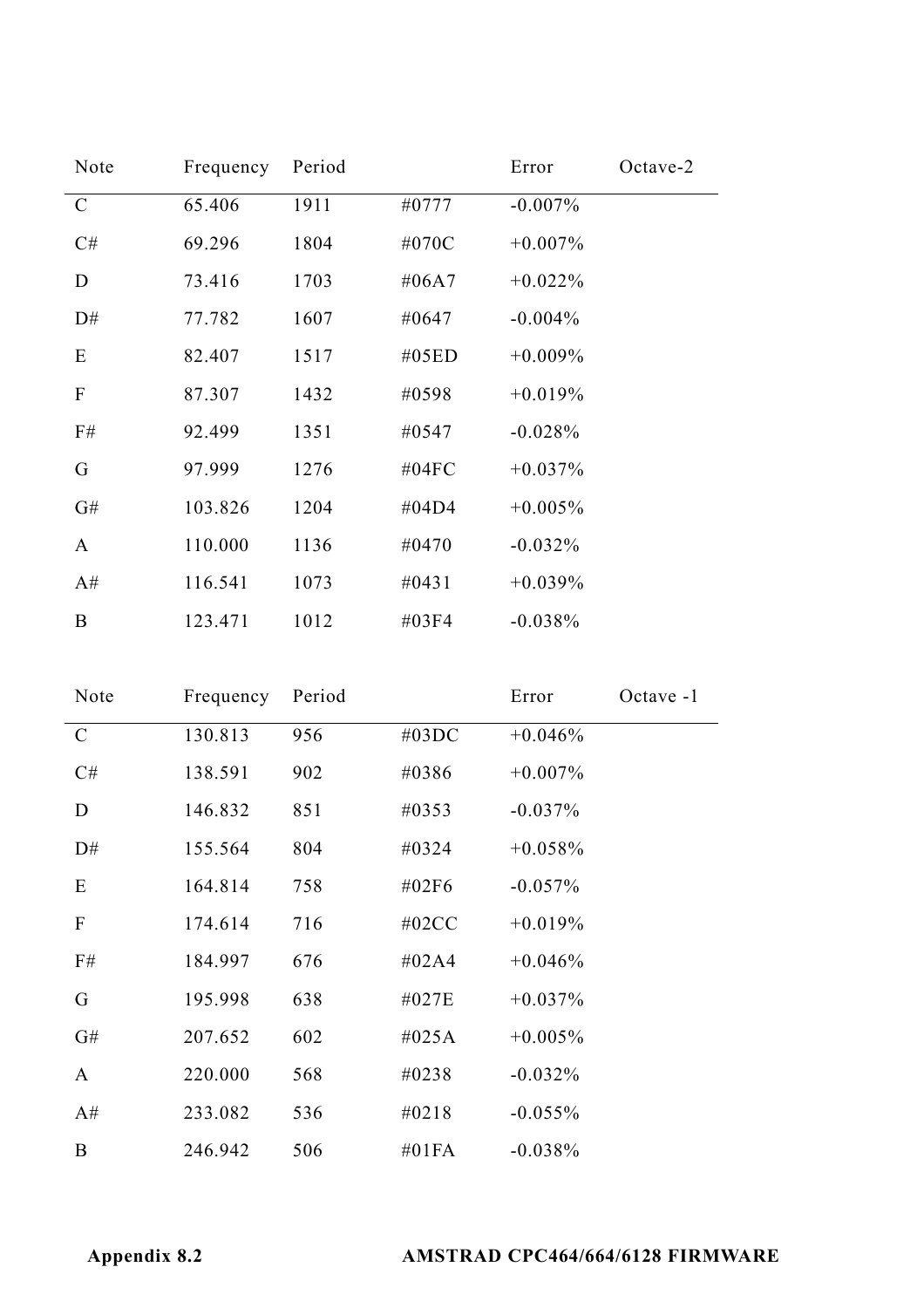| Note          | Frequency | Period |          | Error      | Octave $0$      |
|---------------|-----------|--------|----------|------------|-----------------|
| $\mathcal{C}$ | 261.626   | 478    | $\#01DE$ | $+0.046%$  | Middle C        |
| C#            | 277.183   | 451    | #01C3    | $+0.007\%$ |                 |
| D             | 293.665   | 426    | $\#01AA$ | $+0.081%$  |                 |
| D#            | 311.127   | 402    | #0192    | $+0.058%$  |                 |
| E             | 329.628   | 379    | $\#017B$ | $-0.057\%$ |                 |
| $\mathbf F$   | 349.228   | 358    | #0166    | $+0.019%$  |                 |
| F#            | 369.994   | 338    | #0152    | $+0.046%$  |                 |
| G             | 391.995   | 319    | $\#013F$ | $+0.037\%$ |                 |
| G#            | 415.305   | 301    | #012D    | $+0.005%$  |                 |
| A             | 440.000   | 284    | #011C    | $-0.032\%$ | International A |
| A#            | 466.164   | 268    | #010C    | $-0.055%$  |                 |
| B             | 493.883   | 253    | #00 $FD$ | $-0.038%$  |                 |

| Note                      | Frequency | Period |          | Error      | Octave 1 |
|---------------------------|-----------|--------|----------|------------|----------|
| $\mathbf C$               | 523.251   | 239    | #00EF    | $+0.046%$  |          |
| C#                        | 554.365   | 225    | #00E1    | $-0.215%$  |          |
| D                         | 587.330   | 213    | #00D5    | $+0.081\%$ |          |
| D#                        | 622.254   | 201    | #00C9    | $+0.058\%$ |          |
| Ε                         | 659.255   | 190    | #00BE    | $+0.206\%$ |          |
| $\boldsymbol{\mathrm{F}}$ | 698.457   | 179    | $\#00B3$ | $+0.019%$  |          |
| F#                        | 739.989   | 169    | #00A9    | $+0.046%$  |          |
| G                         | 783.991   | 159    | #009F    | $-0.277%$  |          |
| G#                        | 830.609   | 150    | #0096    | $-0.328%$  |          |
| A                         | 880.000   | 142    | #008E    | $-0.032%$  |          |
| A#                        | 932.328   | 134    | #0086    | $-0.055%$  |          |
| B                         | 987.767   | 127    | #007F    | $+0.356%$  |          |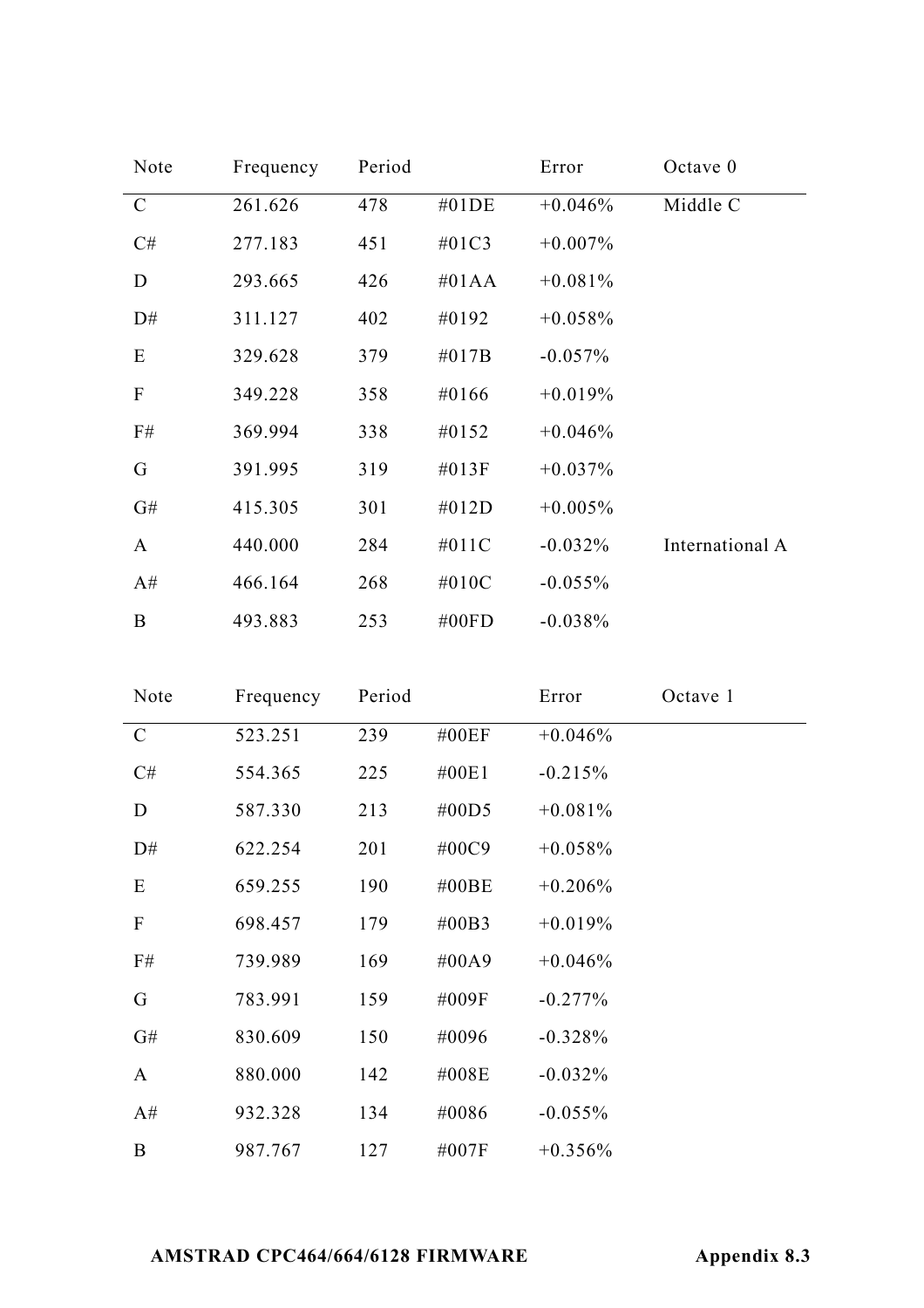| Note          | Frequency | Period |       | Error      | Octave 2 |
|---------------|-----------|--------|-------|------------|----------|
| $\mathcal{C}$ | 1046.502  | 119    | #0077 | $-0.374%$  |          |
| C#            | 1108.731  | 113    | #0071 | $+0.229%$  |          |
| D             | 1174.659  | 106    | #006A | $-0.390\%$ |          |
| D#            | 1244.508  | 100    | #0064 | $-0.441%$  |          |
| E             | 1318.510  | 95     | #005F | $+0.206\%$ |          |
| F             | 1396.913  | 89     | #0059 | $-0.543%$  |          |
| F#            | 1479.978  | 84     | #0054 | $-0.548%$  |          |
| G             | 1567.982  | 80     | #0050 | $+0.350\%$ |          |
| G#            | 1661.219  | 75     | #004B | $-0.328%$  |          |
| A             | 1760.000  | 71     | #0047 | $-0.032%$  |          |
| A#            | 1864.655  | 67     | #0043 | $-0.055%$  |          |
| B             | 1975.533  | 63     | #003F | $-0.435%$  |          |

| Note          | Frequency | Period |       | Error      | Octave 3 |
|---------------|-----------|--------|-------|------------|----------|
| $\mathcal{C}$ | 2093.004  | 60     | #003C | $+0.462\%$ |          |
| C#            | 2217.461  | 56     | #0038 | $-0.662%$  |          |
| D             | 2349.318  | 53     | #0035 | $-0.390\%$ |          |
| D#            | 2489.016  | 50     | #0032 | $-0.441%$  |          |
| E             | 2637.021  | 47     | #002F | $-0.855%$  |          |
| F             | 2793.826  | 45     | #002D | $+0.574\%$ |          |
| F#            | 2959.955  | 42     | #002A | $-0.548%$  |          |
| G             | 3135.963  | 40     | #0028 | $+0.350\%$ |          |
| G#            | 3322.438  | 38     | #0026 | $+0.992\%$ |          |
| A             | 3520.000  | 36     | #0024 | $+1.357\%$ |          |
| A#            | 3729.310  | 34     | #0022 | $+1.417%$  |          |
| B             | 3951.066  | 32     | #0020 | $+1.134%$  |          |